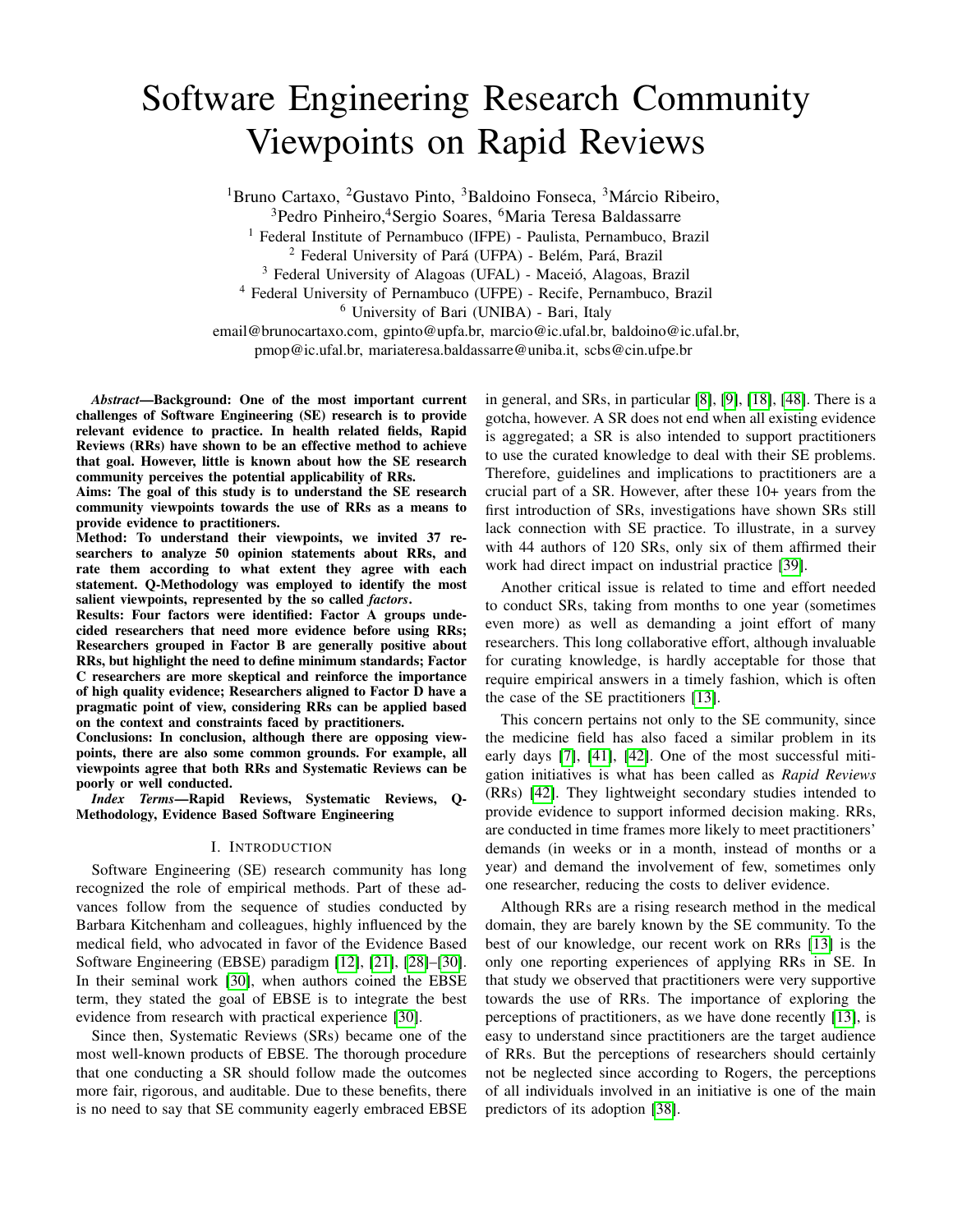Unfortunately, the perceptions of researchers, who usually are in charge of conducting the RRs, is still unknown. The RRs methodological concessions provoked controversies in the medical field. Considering the recent movements in SE to increase SRs quality [\[17\]](#page-10-13), [\[20\]](#page-10-14), [\[26\]](#page-10-15), [\[36\]](#page-10-16), [\[48\]](#page-11-0), we believe RRs could provoke similar controversy in SE too. However, according to Rogers, the perceptions of all individuals involved in an initiative is one of the main predictors of its adoption [\[38\]](#page-10-12). Thus, the importance of exploring the perceptions of practitioners, as we have done [\[13\]](#page-10-8), is easy to understand since practitioners are the target audience of RRs. But the perceptions of researchers should certainly not be neglected.

Our problem: RRs can speed up the knowledge transfer process to practice (and initial results suggest that practitioners appreciate it), but researchers (who are usually in charge of conducting RRs) may be skeptical to adopt RRs due to methodological concessions.

In this paper, we investigate the viewpoints of SE researchers on the potential use of RRs to support informed decision making in SE practice. We invited a group of SE researchers; asked them to analyze a predefined set of statements regarding RRs, and rank them according to what extent they agree with each statement. To conduct this analysis, we relied on a Q-Methodology strategy. Different than a survey, Q is a mix of qualitative and quantitative methods to understand the subjectivity underlying the viewpoints of a group of people towards a topic.

The main outcome of this paper is a typology constituted by a set of viewpoints (or factors) that reveals the existent perceptions software engineering researchers regarding the use of RRs. The viewpoints we have encountered in this study are:

- FA: Unconvinced: The SE researcher needs more evidence about Rapid Reviews;
- FB: Enthusiastic: The SE researcher is willing to conduct RRs, but only if minimum standards are meet;
- FC: Picky: The SE researcher does not believe that RRs can deliver high quality evidence;
- FD: Pragmatic: The SE researcher might conduct some RRs in specific scenarios where they are appropriate.

Ultimately, with these viewpoints uncovered, the research community can better address the concerns of researchers according to their viewpoints, in order to make RRs more appealing, not only to practitioners, but also to the research community. Finally, along with this study, we also implemented a tool that one interested in performing a Q-Methodology study could instantiate and use. More details about the tool, as well as its source code and manual in Section [III-E.](#page-3-0)

# II. BACKGROUND

In this section we provide additional information regarding RRs (Section [II-A\)](#page-1-0), as well as details about the method we applied in this study, the Q-Methodology (Section [II-B\)](#page-1-1).

# <span id="page-1-0"></span>*A. Rapid Reviews*

RRs are secondary studies that employ strategies to accelerate the traditional SRs process. The goal is to substantially improve the amount of time to gather, analyze, interpret, review, and publish evidence that could benefit practitioners. To achieve this goal, RRs deliberately omit or simplify steps of traditional SRs. For instance, limiting literature search, using just one person to screen studies, skipping formal synthesis, among others [\[13\]](#page-10-8), [\[42\]](#page-10-11).

Although RRs present some method-wise variations, they usually share at least these core characteristics [\[13\]](#page-10-8), [\[15\]](#page-10-17): (1) they are performed in close collaboration with practitioners and bounded to a practical problem; (2) they reduce costs and time of heavyweight methods; (3) they report results through mediums more appealing to practitioners.

RRs may have limitations due to methodological flexibilization. However, in spite of their limitations, the interest in RRs is growing in medicine field [\[42\]](#page-10-11). For example, the prestigious Systematic Reviews journal recognized RRs as one of the methods composing Evidence-Based Practice [\[34\]](#page-10-18). That interest may be explained by some benefits of RRs already reported in the medicine scientific literature. For instance, a study observed RRs saved around \$ 3 millions when applied in a hospital [\[33\]](#page-10-19). A survey exploring the use of 15 RRs has shown that, the knowledge producted with 53% of them were directly applied in practice [\[23\]](#page-10-20). Other studies also have shown the positive impact of RRs in medicine [\[5\]](#page-10-21), [\[24\]](#page-10-22), [\[31\]](#page-10-23), [\[40\]](#page-10-24), [\[42\]](#page-10-11), [\[47\]](#page-11-1).

Furthermore, one should not confuse RRs with informal or ad-hoc literature reviews [\[36\]](#page-10-16). RRs follow systematic protocols, although some methodological concessions are made aiming to deliver evidence to practitioners in a more timely manner.

Another important point is that, by any means, RRs were not conceived to replace SRs. Instead, both should coexist. SRs are important to provide rigorous in-depth insights, while RRs focus on easily and quickly transfer established scientific knowledge to practice [\[14\]](#page-10-25).

#### <span id="page-1-1"></span>*B. Q-Methodology*

Q is a methodology belonging to the psychometric spectrum that employs both qualitative and quantitative methods to shed light on complex issues in which human subjectivity is involved [\[10\]](#page-10-26), [\[11\]](#page-10-27), [\[22\]](#page-10-28), [\[43\]](#page-10-29). The methodology focuses on discovering the existent viewpoints about a particular topic. It is typically conducted throughout the following steps [\[46\]](#page-11-2):

*Defining the Concourse:* The concourse is a set of possible opinion statements referring to a particular topic. "Opinion" is the key word here, since the statements do not need to be based on facts, but reflect people perceptions. For instance, the statement "Rapid reviews are quick and dirty systematic reviews" may sound strong, but if there are researchers thinking this way, it is a valid statement for this study. The concourse has statements representing all different points of view, pertaining to multiple discourses [\[46\]](#page-11-2).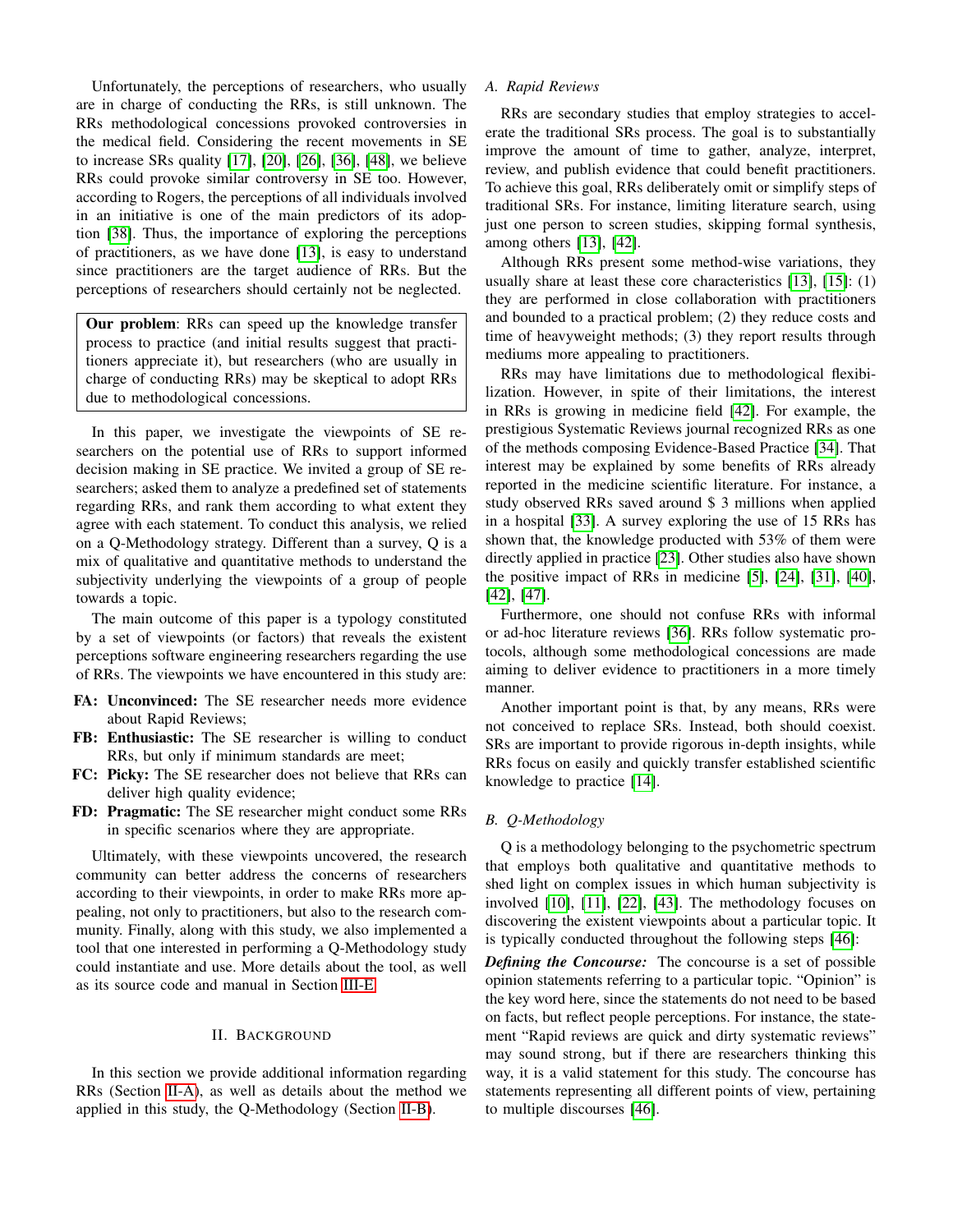*Defining the Q-SET:* The Q-SET is the refined concourse (e.g., removing concourse's duplicated statements). It represents the opinion field for the topic under investigation [\[27\]](#page-10-30). The Q-SET has typically between 40 and 80 opinion statements about the topic under investigation [\[37\]](#page-10-31).

*Defining the P-SET:* The P-SET represents people that participated in the study. It is obtained by strategic sampling, instead of, for instance, random sampling. This is due to the fact that Q-Methodology aims to ensure comprehensiveness and diversity, rather than representativeness or quantity (as occurs with surveys) [\[2\]](#page-10-32). The participants (P-SET) rank the statements (Q-SET) according to how they agree with them.

*Defining Q-SORT structure:* The Q-SORT is the distribution of statements ranked by a given participant. It represents the participant's point of view about the topic of interest. As we shall see in Figure [1,](#page-3-1) the Q-SORT is usually structured as a quasi-normal distribution [\[46\]](#page-11-2). Q-SORT structure enables participants to rank few statements in the tails — the ones they agree or disagree the most — and more statements in the middle of the distribution.

*Conducting Q-Sorting process:* With the Q-SORT structure defined, the participants from the P-SET are invited to rank Q-SET's statements according to how they agree or disagree with them following the Q-SORT structure.

*Conducting Factor Analysis:* The literature about Q-Methodology usually refers to its quantitative statistical part as factor analysis [\[43\]](#page-10-29). However, it is indeed an adaptation and extension of it. While traditional factor analysis is applied to a population of people, with traits as variables, the Q-Methodology applies to a population of traits (i.e. the statements), with people as variables (i.e. the P-SET) [\[22\]](#page-10-28). Factor analysis is usually applied to examine the underlying patterns among a large number of variables and, specially, to summarize the information in smaller set of factors or components [\[25\]](#page-10-33). A factor represents one of the viewpoints about the topic under investigation. More strictly, a factor represents the Q-SORT of a hypothetical participant who would be the best-representative of the participants with similar points of view [\[46\]](#page-11-2).

*Conducting Factor Interpretation:* Afterwards, one has to interpret the Q-SORTs representing each factor in order to provide a rationale that explains the viewpoints associated with them. This is a writing activity where each factor interpretation includes the statements and their scores in that factor; quotes from participants' comments aligned with that factor; as well as demographic information about them. Comparing factors also reveal interesting information about consensuses and dissensions among viewpoints [\[2\]](#page-10-32).

# III. METHOD

In this section we discuss how we instantiated the Q-Methodology in this study but before we discuss why we have chosen Q-Methodology in the first place.

# *A. Why Q-Methodology?*

We are aware that this methodology might be unfamiliar to the reader, raising valid questions such as why Q-Methodology? We took this decision because we aim at discovering what are the diverse viewpoints about RRs in SE (achievable with Q-Methodology), in opposition to having a sample allegedly representing the proportion of those viewpoints in the SE community population (achievable with survey methods). Q-Methodology is not a Survey. Surveys can lead to biases in the responses, e.g., some participants might be more positive than others. Since the Q-SORT structure follows a quasi-normal distribution, the participants are then required to prioritize their perceptions (instead of being mostly positive/neutral/negative). Moreover, Q-Methodology demands a small number of participants while still preserves the statistical significance.

#### *B. Defining the Q-SET*

As discussed in Section [II-B,](#page-1-1) Q-SET is the refined concourse. However, in this study we neither had to define a concourse nor apply any sampling technique to define the Q-SET. Instead, we replicated the Q-SET defined by Kelly et al. [\[27\]](#page-10-30), which explored the perceptions of researchers and practitioners on applying RRs in medical settings [\[27\]](#page-10-30). After a careful analysis on their Q-SET, we could see it is fully applicable to the SE context, in particular, after small adjustments on statements mentioning medical related terms. The Q-SET of this study is composed by 50 statements listed in Table [II.](#page-6-0)

#### *C. Defining the P-SET*

Since the goal of this research is to explore the perceptions of SE researchers on potential applicability of RRs to support decision making in practice, the P-SET of this study is composed by SE researchers only (i.e., we do not cover SE practitioners as Kelly's et al study [\[27\]](#page-10-30) do). To maximize the diversity of perspectives, we invited researchers who published at least one paper in the 2015–2017 main tracks of ICSE, (the SE flagship conference) and ESEM and EASE (the leading Empirical Software Engineering conferences).

We started with 1,293 researchers who published research papers in ICSE, ESEM, or EASE in the 2015, 2016, and 2017 editions. These are the researchers we could extract e-mails to establish contact. From that initial amount, 146 e-mails were bounced, and 34 had an out of office automatic reply. A total of 1,113 e-mails were successfully sent. The P-SET of this study comprises 37 participants, a response rate of 3.3%. This low percentage was expected since the invitation email announces the questionnaire would take around 45 minutes to be completed and demands reading/understanding the basic concepts of RRs.

Among our participants, 54% are between 18 and 35 years old (43% between 36 and 50, and only 3% are more than 50 years old). Still, 59% are located in South America, 32% in Europe, 3% in North America, 3% in Asia, and 3% in Oceania. Regarding their highest degree, 91% have a PhD, and 9% have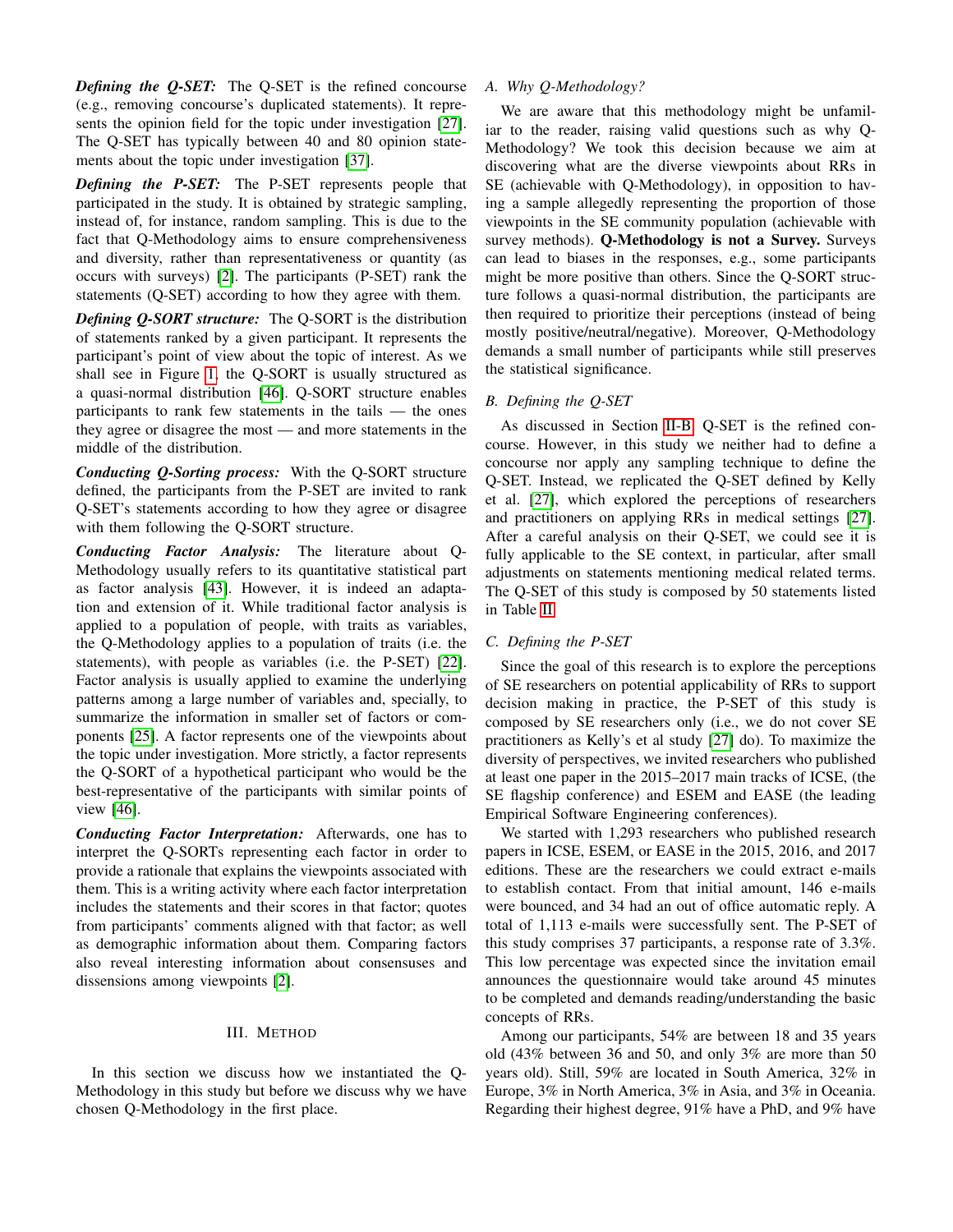a masters. The majority of them are researchers in an academic position (86%), 8% are researchers working in the industry, and 5% are practitioners. More interesting for this study, 92% and 70% have already read and conducted a SR, respectively. Regarding RRs, 46% of them have heard of RRs before.

# *D. Defining the Q-SORT Structure*

To maintain uniformity and comparability, we followed the same Q-SORT structure as in Kelly's et al. study [\[27\]](#page-10-30), as depicted in Figure [1.](#page-3-1) The Q-SORT structure follows a quasi-normal distribution. It consists of 50 cells (one for each statement) spread across seven columns, representing a rank with seven-point scale from  $+3$  (strongest agreement) to  $-3$ (strongest disagreement). The numbers in parenthesis denote the number of statements to rank per column.



<span id="page-3-1"></span>Fig. 1. Q-SORT structure. The number under parentheses represents the number of statements per column (level of agreement).

#### <span id="page-3-0"></span>*E. Conducting the Q-Sorting process*

In the Q-Sorting process, a researcher presents the statements (Q-SET) so participants (P-SET) can rank them according to the predefined Q-SORT structure. This was conducted online in order to reach a wide range of participants. We then implemented a tool to support the Q-Sorting process. This tool is strongly influenced by an existing tool, the HTML-Q (online at: <https://github.com/aproxima/htmlq>. After we have faced many bugs in HTML-Q, and have tried to fix them, we ended up concluding it would demand too many structural changes. Thus, we decided to develop another tool from scratch. With the tool fully developed, we conducted a pilot, with four researchers, and got feedback to fix bugs, enhance user experience, as well as to see whether the participants understood the tasks they had to do (e.g., if the RR summary was enough to answer the questions, and how clear the statements are).

The tool enables participants to define their Q-SORTs through six steps. On the first step, participants are introduced to the general information about this study. The second step presents detailed information about RRs, so participants who never heard about it can get acquainted with the general concepts. On the third step, participants are asked to drag and drop 50 cards, each containing one statement of the Q-SET. In this step, participants aimed to classify the cards according to three general levels of agreement — Agree, Disagree, and Neutral — as shown in Figure [2.](#page-3-2) The cards are presented to participants in random order to avoid bias.



Fig. 2. 3rd step: Classifying statements in three levels of agreement. The white card on top represents the statement the participant should drag and drop to one of the colored boxes. The cards are presented in random order.

<span id="page-3-2"></span>Moving to the fourth step, participants are asked to rate statements in seven levels of agreement in accordance with the Q-SORT structure, as shown in Figure [3.](#page-3-3)



<span id="page-3-3"></span>Fig. 3. 4th step: Ranking statements in seven agreement levels according to the Q-SORT structure.

In the fifth step, participants are asked to explain, why they rated the statements on the extremes (i.e., cards in -3 and +3). We used this qualitative evidence in further analysis during the factor interpretation. On the sixth and last step, participants are asked to answer some demographics questions, and then, finally submit their responses.

For those interested in experimenting our tool, the instance we used in this research is available online at: [http://](http://qmethod.netlify.com) [qmethod.netlify.com](http://qmethod.netlify.com). The source code and a manual are also available at [https://github.com/bfsc/](https://github.com/bfsc/qmethod) [qmethod](https://github.com/bfsc/qmethod), for anyone interested in instantiating our tool to conduct a different Q-Methodology study.

## *F. Conducting the Factor Analysis*

The Q-SORTs of each of the 37 participants were used as input to the factor analysis. To conduct the analysis we used the q-method R package, which automates part of the data analysis. The text file generated by R as output report for this entire process is available online<sup>[1](#page-3-4)</sup>. Figure [4](#page-4-0) shows the

```
1https://bit.ly/2P3JoW5
```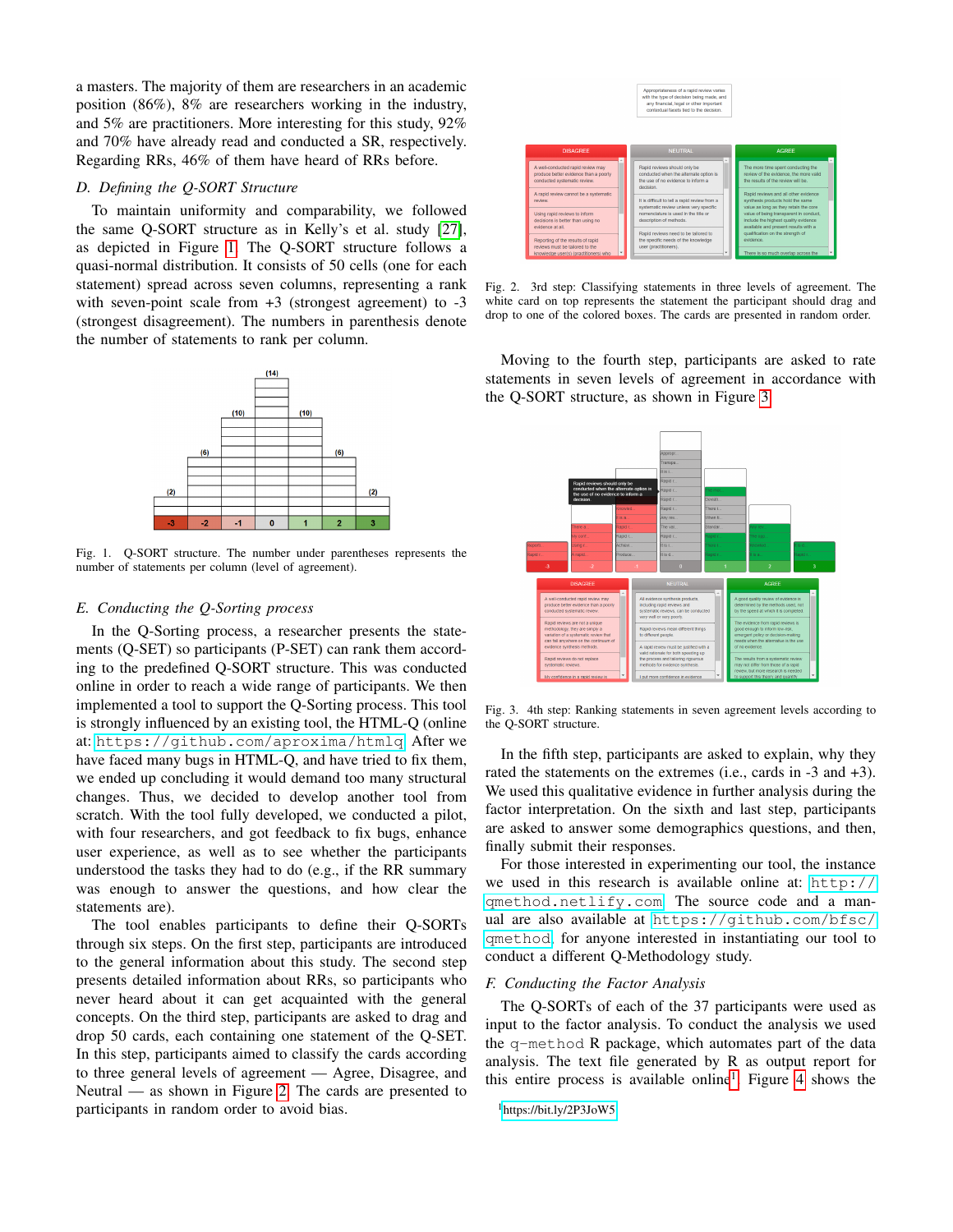factor analysis steps and the decisions we have made during the process. Following we discuss each step and decisions we made. However, the method is rather complex and explaining all its aspects is out of scope for this paper. One who wants to have better understanding can refer to elsewhere [\[1\]](#page-10-34), [\[10\]](#page-10-26), [\[11\]](#page-10-27), [\[22\]](#page-10-28), [\[25\]](#page-10-33), [\[37\]](#page-10-31), [\[43\]](#page-10-29), [\[46\]](#page-11-2).



**Factor or Principal Component Analysis Steps** Q Methodology Specific Steps

<span id="page-4-0"></span>Fig. 4. Factor analysis steps (rounded rectangles), and decisions made during the analysis (hexagons).

*Create initial data matrix:* The Q-SORTs are structured in a two-dimensional matrix (statements  $\times$  participants). The value of each cell in this matrix is the value of the column in the Q-SORT (e.g. +3) which the participant placed the statement.

*Calculate the correlation matrix:* Next, we correlate the Q-SORTs to create a correlation matrix, which is used as input to extract the initial factors on next step.

*Extract the initial factors:* A factor is the weighted average Q-SORT of a group of participants that assigned similar values to the statements, i.e., it represents a hypothetical participant that best represents how those with similar viewpoint would sort the statements [\[46\]](#page-11-2). We use PCA (Principal Component Analysis) to extract the initial factors. The correlation of each Q-SORTs with each factor is given by the *factor loadings*, which range from 1 to  $+1$ . The higher the loading (i.e., the correlation), the more the participant is similar to the factor [\[46\]](#page-11-2).

*Calculate the rotated factor loadings:* Although several factors can be extracted from the Q-SORTs correlation matrix, few factors are capable to explain most of the study's variance. To enhance the explanatory capacity of the factors, a manipulation called *factors rotation* is performed [\[1\]](#page-10-34), [\[11\]](#page-10-27), [\[35\]](#page-10-35), [\[43\]](#page-10-29). Only few factors are selected to be rotated in order to find the optimal arrangement of factor loadings. Quantitative and qualitative criteria are used to define which factors should be selected to be rotated. Some quantitative criteria are extensively used as rule of thumb in literature, such as: (1) when at least two participants load significantly in each factor,

which means all factors have at least two participants highly correlated to them; (2) composite reliability greater or equal to 0.8 for each factor; (3) eigenvalues above 1 for each factor, and (4) the percentage of cumulative explained variance among all the selected factors should be between 60% and 40% [\[2\]](#page-10-32), [\[4\]](#page-10-36), [\[27\]](#page-10-30), [\[43\]](#page-10-29), [\[46\]](#page-11-2). These criteria indicates the factors strength. Among the initial extracted factors, we selected the first four, which adhered to the quantitative criteria, as shown in Table [I.](#page-4-1) The number of participants (Q-sorts) loaded in the factors are less than the 37 participants. This happens because not all participants could be loaded in a factor (e.g., one participant could have a viewpoint that was not shared among the other participants).

TABLE I SELECTED FACTORS CHARACTERISTICS.

<span id="page-4-1"></span>

| <b>CHARACTERISTICS</b>        | <b>FACTORS</b> |        |         |        |  |  |
|-------------------------------|----------------|--------|---------|--------|--|--|
|                               |                |        |         |        |  |  |
| Number of loading Q-sorts     | 12             |        |         |        |  |  |
| Composite reliability         | 0.98           | 0.97   | 0.96    | 0.94   |  |  |
| Eigenvalues                   | 6.23           | 5.03   | 3.98    | 3.09   |  |  |
| Cumulative explained variance | 16.84%         | 30.43% | 41 $2%$ | 49.55% |  |  |

Despite the four factor solution adherence to the above mentioned criteria, we also investigated a range of solutions from three to six factors in detail, all adhering to the quantitative criteria. To choose among the available solution, we applied the qualitative criteria. This leaves researchers free to consider any solution they understand to be the most appropriate and theoretically informative [\[43\]](#page-10-29), [\[46\]](#page-11-2). We excluded the solutions with five and six factors because their extra factors exhibited few or no distinguishing statements. As we shall see in more detail in the next steps, a distinguishing statement is a statement ranked in a factor that significantly differs from its rank in all other factors. On the opposite side, the solution with three factors does not reveal one of the factors presented on the four factor solution, and that factor has high theoretical explanation power. After selecting the number of factors, we performed the rotation applying *Varimax* method [\[46\]](#page-11-2). This rotation resulted in a matrix of *rotated factor loadings* correlating the participant Q-SORTs with the rotated factors. *Calculate the factor weights:* After calculating the rotated factor loadings, it is time to define the final loadings. This is done by *flagging* participants who are the best representatives of each factor. When flagging, one aims at maximizing differences between factors [\[46\]](#page-11-2). We run the automatic flagging, which is based on two criteria: (i) Q-SORTs with factor loading higher than the threshold for p-value  $< 0.05$ ; (ii) Q-SORTs with square *loading* higher than the sum of square loadings of the same Q-SORT in all other factors [\[45\]](#page-11-3).

*Calculate the z-scores and factor scores: Z-scores* and *Factor Scores* indicate statements' relative position within each factor. The z-score is a weighted average of the values given by the flagged participants to a statement, and it is continuous. Factor scores are integer values based on z-scores. Z-scores indicate the relationship between statements and factors: how much each factor agrees with a statement. Factor scores are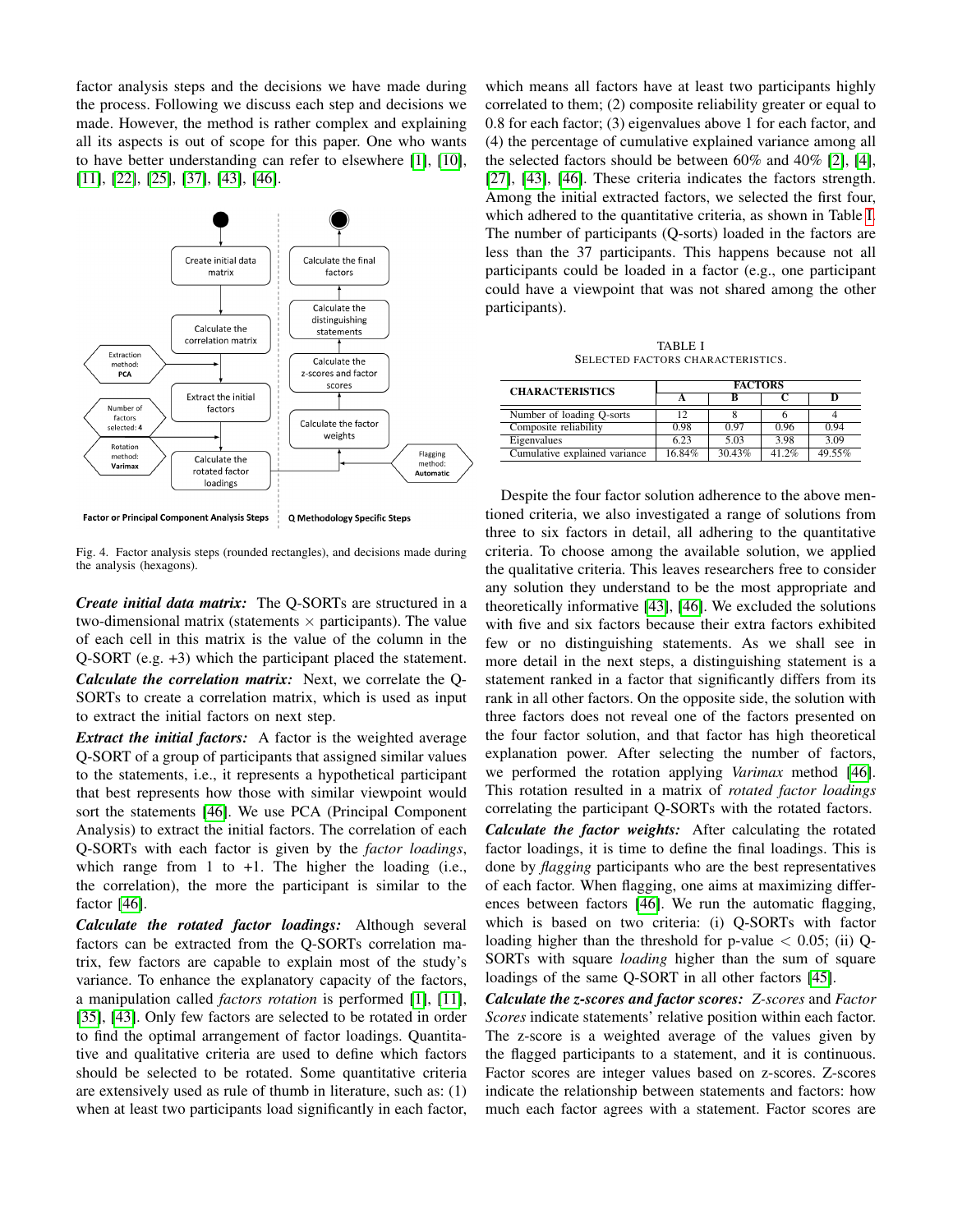calculated ordering statements by z-score, and matching to the values as established by the Q-SORT structure (i.e. +3 til -3). Factor scores enables us to reconstruct the Q-SORT of a factor, which is crucial to factor interpretation [\[46\]](#page-11-2). Table [II](#page-6-0) presents the factor scores for each statement of the four factors. It is the output of this step, and crucial to factor interpretation.

*Calculate the distinguishing statements:* For each factor, we identify their *distinguishing statements*. If a statement ranks in a position that significantly differs from its rank in all other factors, it is distinguishing for that factor. Thus, distinguishing statements are key to interpret factors, as they emphasize factors differences [\[46\]](#page-11-2). The threshold for a difference to be considered significant is calculated based on the Standard Errors for Differences (SED) and the confidence level, which in the case of this study it is 0.05 [\[46\]](#page-11-2). If the difference in z-scores is larger than the threshold, then the statement distinguishes one factor from all others.

*Calculate the final factors:* At this step, final factors are achieved. Every statement has its own factor scores, as shown in Table [II.](#page-6-0) The next step is the factor interpretation.

# IV. RESULTS

To interpret the factors we adhered to the following strategy. First, we analyze the statements on the extremes of the Q-SORT representing each factor (i.e., the ones ranked with -3 or +3). Then, we analyzed the distinguishing statements of each factor. This approach helped us to perceive nuances of each viewpoint that could not be understood just looking to the extremes. During the factor interpretation procedure, two researchers worked together to interpret Factor A. Afterwards, one researcher interpreted Factors B, C, and D, and another researcher revised the process. Finally, we analyzed the participants' comments explaining why they chose to rank the statements they ranked on the extremes (i.e., -3 and +3). Those comments gave additional qualitative evidence that helped us build coherent viewpoints.

Throughout this section, we present the statement scores in two forms. The first when we want to show the statement score for the current factor only. For instance,  $(S1: +3)$ , which means for the factor under analysis, the statement number 1 is ranked as +3. The second form, we use when we want to highlight the difference between how the factor under analysis scores a statement, compared to the others. For instance, [S4:  $+1^*$ ,  $-1$ , 0,  $-2$ ], which means we are analyzing the Factor A (in bold), and in that factor the statement number 4 is ranked as  $+1$ , while in factor B its is ranked as  $-1$ , in Factor C as 0, and in Factor D as -2. The asterisk in Factor's A score means the statement number 4 is a distinguishing statement of that factor.

#### *A. Factors Interpretation*

FACTOR A: I'm unconvinced; show me more evidence about Rapid Reviews.

Researchers aligned with this viewpoint are undecided; they need more evidence about the benefits/challenges regarding using RRs.

*Demographic Characteristics:* Twelve participants are loaded in this factor, which corresponds to 32% of all participants, and explains 16.84% of the total variance of this study. They are 42 years old on average, and ten of them hold a PhD degree. Eleven have conducted a SR themselves, but only one has heard about RRs before.

*Viewpoint Attitudes and Perceptions:* "Further research comparing the methods and results of rapid reviews and systematic literature reviews is required before I decide how I feel about rapid reviews"  $[S4: +1^*, -1, 0, -2]$ . As one participant commented, *"We need studies contrasting the precision/recall/efficacy of alternative review methods to help us understand the benefits/problems of using these methods"*. Only on this factor, the participants agreed with that statement, indicating they are undecided concerning the use of RRs. The indecision of this viewpoint towards RRs is even more explicit when we look the contradictory affirmations the participants provided. They think "A well-conducted rapid review may produce better evidence than a poorly conducted systematic review"  $(S42: +1)$ , but on the other hand, they have more confidence in evidence produced with a SR than in evidence produced with a RR  $(S37: +2)$ . Similarly, the participants strongly disagree that "It is always appropriate to conduct a rapid review" (S19: -3), but they agree that "Rapid reviews can be timely and valid, even when methodological concessions are made."(S32: +2).

FACTOR B: I'm enthusiastic; Let's conduct rapid reviews, but with minimum standards.

Researchers aligned with this viewpoint are generally favorable about RRs, and believe RRs can provide reasonable evidence to practitioners, if minimum standards are established.

*Demographic Characteristics:* Eight participants are loaded in this factor, which corresponds to 21% of all participants, and explains 13.59% of the total variance of this study. They are 37 years old in average, and six of them hold a PhD degree. The majority has conducted a SR themselves, six out of the eight, and three had heard about RRs before.

*Viewpoint Attitudes and Perceptions:* Minimum standards to conduct (S24: +3) and report (S25: +3) RRs are essential. As a consequence, "Rapid reviews meet the needs of knowledge users (practitioners)"  $(S14: +2)$ . The general positive perception of this viewpoint can be understood when comparing SRs with RRs. The participants think that "All evidence synthesis products, including rapid reviews and systematic reviews, can be conducted very well or very poorly" (S10: +2). Another statement corroborating with this reasoning is: "A well-conducted rapid review may produce better evidence than a poorly conducted systematic review" (S41: +2). While it was perceived that "Using rapid reviews to inform decisions is better than using no evidence at all"  $(S18: +2)$ , researchers with this viewpoint believe RRs have more to offer, than just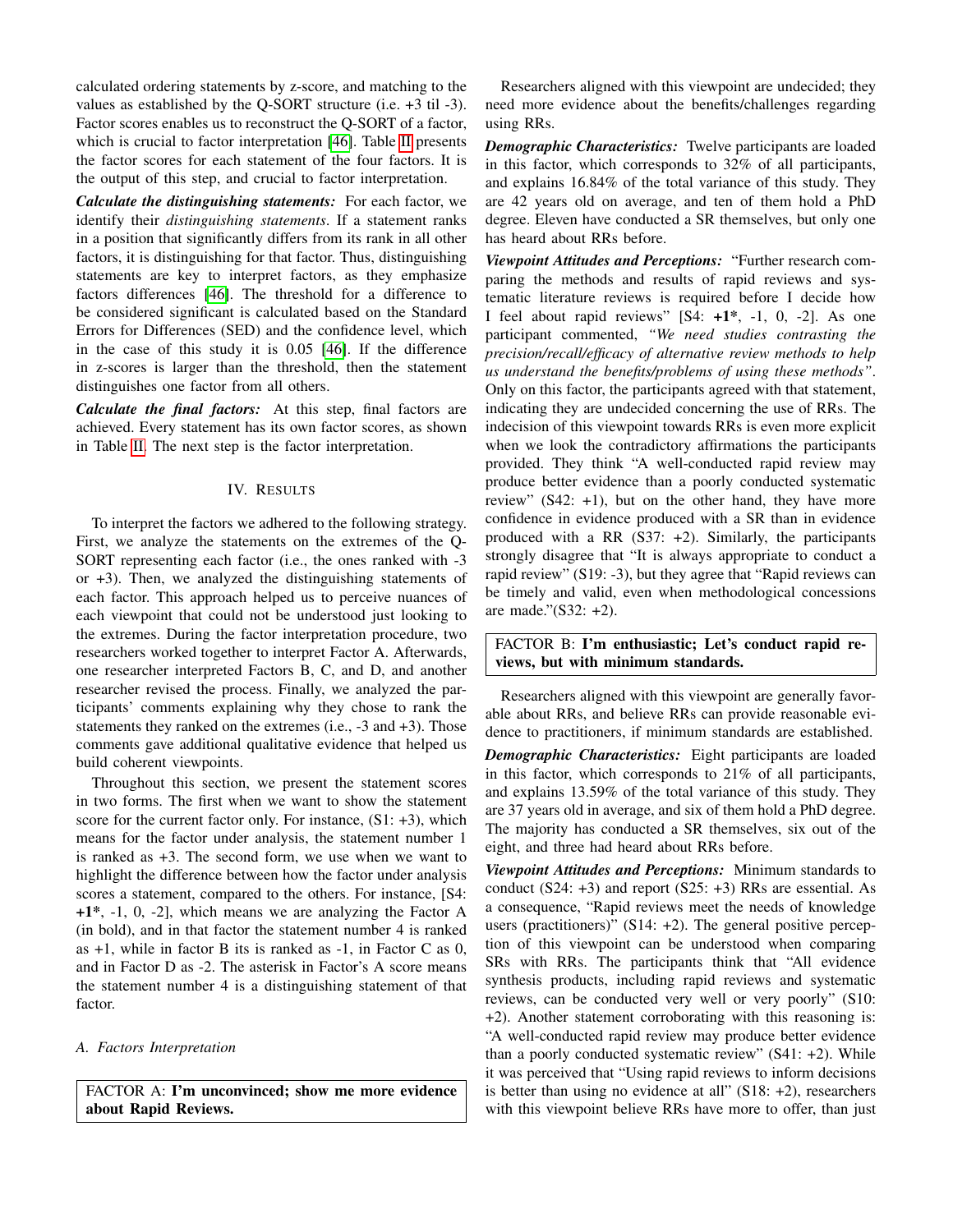#### TABLE II

#### <span id="page-6-0"></span>STATEMENTS AND FACTOR SCORES. THE HIGHLIGHTED CELLS IN GREEN AND RED INDICATE THE EXTREME SCORES OF EACH FACTOR, WHEREAS AN ASTERISK "\*" IS USED TO DENOTE THE DISTINGUISHING STATEMENTS OF EACH FACTOR. CONSENSUS STATEMENTS ARE IN BOLD, WHILE DISSENSIONS IN ITALIC.

|                 |                                                                                                                                                                                                                                                                              | <b>FACTOR SCORES</b> |                  |                |                |
|-----------------|------------------------------------------------------------------------------------------------------------------------------------------------------------------------------------------------------------------------------------------------------------------------------|----------------------|------------------|----------------|----------------|
| #               | <b>STATEMENT</b>                                                                                                                                                                                                                                                             | A                    | B                | C              | D              |
| -1              | The evidence from rapid reviews is good enough to inform low-risk, emergent policy or decision-making needs when the alternative is the                                                                                                                                      | $\overline{0}$       | $+1$             | $\overline{0}$ | $+3$           |
| $\overline{2}$  | use of no evidence<br>When time allows, a comprehensive systematic review of all available evidence should always be conducted                                                                                                                                               | $-1$                 | $-1$             | $+1$           | $-3$           |
| $\overline{3}$  | Deviating from accepted systematic review methods may introduce bias and impact the validity of the resulting rapid review, which may                                                                                                                                        | $-1*$                | $\overline{0}$   | $\overline{0}$ | $\overline{0}$ |
| $\overline{4}$  | be an unacceptable risk for some knowledge users (practitioners)<br>Further research comparing the methods and results of rapid reviews and systematic reviews is required before I decide how I feel about                                                                  | 1                    | $-1$             | $\overline{0}$ | $-2$           |
| 5               | rapid reviews<br>Rapid reviews are too focused in scope and/or context to be generalizable to a variety of knowledge users (practitioners)                                                                                                                                   | $\overline{0}$       | $-1$             | $-2$           | $\mathbf{0}$   |
| 6               | Rapid reviews mean different things to different people                                                                                                                                                                                                                      | $\overline{0}$       | $-1$             | $+1$           | $+2$           |
| 7               | Rapid reviews should only precede a more comprehensive and rigorous systematic review                                                                                                                                                                                        | $-3$                 | $-2$             | $-1*$          | $-2$           |
| $\overline{8}$  | The opportunity cost of a comprehensive systematic review is too high and it is more advantageous to conduct rapid reviews when timeliness<br>is a factor                                                                                                                    | $\overline{0}$       | $+2$             | $-1$           | $\overline{0}$ |
| $\overline{9}$  | Rapid reviews do not replace systematic reviews                                                                                                                                                                                                                              | $+3$                 | $+1$             | $+2$           | $\overline{0}$ |
| 10              | All evidence synthesis products, including rapid reviews and systematic reviews, can be conducted very well or very poorly                                                                                                                                                   | $+3$                 | $+2$             | $+2$           | $+2$           |
| 11              | Rapid reviews are comparable to systematic reviews except they are done in a more timely fashion                                                                                                                                                                             | $-2$                 | $+1$             | $-1$           | $\overline{0}$ |
| 12              | Rapid reviews are 'quick and dirty' systematic reviews                                                                                                                                                                                                                       | $-2$                 | $-3$             | $-3$           | $\bf{0}$       |
| 13              | Rapid reviews need to be tailored to the specific needs of the knowledge user (practitioners)                                                                                                                                                                                | $+1$                 | $\overline{0}$   | $\mathbf{0}$   | $+2$           |
| 14              | Rapid reviews meet the needs of knowledge users (practitioners)                                                                                                                                                                                                              | $+1$                 | $+2$             | $\overline{0}$ | $\overline{0}$ |
| 15              | There are few evidence on rapid reviews, so I cannot support or oppose their use in decision-making                                                                                                                                                                          | $-1$                 | $-2$             | $\overline{0}$ | $-1$           |
| 16              | There is so much overlap across the various evidence synthesis methods that I cannot generalize my opinion to favor one over the other                                                                                                                                       | $\overline{0}$       | $\overline{0^*}$ | $+1$           | $+1$           |
| 17              | without the context of the decision at hand<br>There is a risk involved in tailoring accepted systematic review methods to produce rapid reviews that we do not yet understand                                                                                               | $\overline{0}$       | $\overline{0}$   | $\overline{0}$ | $+1*$          |
| 18              | Using rapid reviews to inform decisions is better than using no evidence at all                                                                                                                                                                                              | $+2$                 | $+2$             | $-1*$          | $+2$           |
| 19              | It is always appropriate to conduct a rapid review                                                                                                                                                                                                                           | $-3$                 | $\overline{0}$   | $-2$           | $-2$           |
| 20              | Rapid reviews and all other evidence synthesis products hold the same value as long as they retain the core value of being transparent in                                                                                                                                    | $\overline{0}$       | $+1$             | $\overline{0}$ | $-1$           |
| 21              | conduct, include the highest quality evidence available and present results with a qualification on the strength of evidence<br>Appropriateness of a rapid review varies with the type of decision being made, and any financial, legal or other important contextual facets | $\overline{0}$       | $+1$             | $+1$           | $+3$           |
| $\overline{22}$ | tied to the decision<br>My confidence in a rapid review is impacted by which methods are tailored to speed up the review process                                                                                                                                             | $+1$                 | $\mathbf{0}$     | $+2$           | $+1$           |
| 23              | My confidence in a rapid review is directly tied to results being presented and contextualized by the strength and applicability of the                                                                                                                                      | $\overline{0}$       | $\overline{0}$   | $+3*$          | $+1$           |
|                 | evidence                                                                                                                                                                                                                                                                     |                      |                  |                |                |
| 24              | It is important to have minimum standards for the methodological conduct of rapid reviews                                                                                                                                                                                    | $+2$                 | $+3$             | $+2$           | $0*$           |
| 25              | It is important to have minimum standards for the reporting of rapid reviews                                                                                                                                                                                                 | $\mathbf{0}$         | $+3$             | $+2$           | $-1$           |
| 26              | Standardization of rapid review methods may conflict with the needs of knowledge users (practitioners)                                                                                                                                                                       | $-1$                 | $-1$             | $\mathbf{0}$   | $+1$           |
| 27              | The value of rapid reviews in the context of emergent decision-making needs outweighs the disadvantages or risk of bias and potentially<br>'imperfect' evidence                                                                                                              | $-1$                 | $+1$             | $-1$           | $+1$           |
| 28              | Knowledge users don't always need all of the evidence, they just need the best evidence to support their decision, and what is 'best evidence'<br>is specific to the knowledge user (practitioner)                                                                           | $+1$                 | $-1$             | $-1$           | $-2$           |
| 29              | Knowledge users (practitioners) do not fully understand the implications of streamlining evidence synthesis methods to produce a more<br>timely evidence product                                                                                                             | $\Omega$             | $-1$             | $+1*$          | $-1$           |
| $\overline{30}$ | Reporting of the results of rapid reviews must be tailored to the knowledge user(s) (practitioners) who commissioned the review                                                                                                                                              | $+1$                 | $\mathbf{0}$     | $+1$           | $+1$           |
| 31              | Rapid reviews that omit an assessment of the quality of included studies are useless to knowledge users (practitioners)                                                                                                                                                      | $-2$                 | $-1$             | $+3$           | $\overline{0}$ |
| 32              | Rapid reviews can be timely and valid, even when methodological concessions are made                                                                                                                                                                                         | $+2$                 | $^{+1}$          | $-2*$          | $+1$           |
| 33              | Transparency of process is more important than the actual methods used to produce rapid reviews, as transparency allows the knowledge                                                                                                                                        | $-1$                 | $\overline{0}$   | $\mathbf{0}$   | $+2$           |
|                 | user (practitioners) to make their own assessment on validity and appropriateness                                                                                                                                                                                            |                      |                  |                |                |
| 34              | It is appropriate to endeavor to define a single, unique methodology for rapid reviews                                                                                                                                                                                       | $\mathbf{0}$         | $+1$             | $-3$           | $-3$           |
| 35              | Rapid reviews are not a unique methodology, they are simply a variation of a systematic review that can fall anywhere on the continuum<br>of evidence synthesis methods                                                                                                      | $+1$                 | $\Omega$         | $\Omega$       | $\mathbf{0}$   |
| 36              | The results from a systematic review may not differ from those of a rapid review, but more research is needed to support this theory and<br>quantify why results may be the same or different                                                                                | $+1$                 | $+1$             | $+1$           | $-1*$          |
| 37              | I put more confidence in evidence produced in a systematic review than of a rapid review                                                                                                                                                                                     | $\overline{2}$       | $-2$             | $\mathbf{0}$   | $-1$           |
| 38              | The more time spent conducting the review of the evidence, the more valid the results of the review will be                                                                                                                                                                  | $-2$                 | $-3$             | $-2$           | $-2$           |
| 39              | Achieving a precise estimate of effect (from a systematic review) may not inform the decision-at-hand any better than a general estimate                                                                                                                                     | $-2$                 | $\overline{0}$   | $-2$           | $\overline{0}$ |
|                 | of effect (produced by a rapid review)                                                                                                                                                                                                                                       |                      |                  |                |                |
| 40              | Rapid reviews should only be conducted when the alternate option is the use of no evidence to inform a decision                                                                                                                                                              | $-2$                 | $-2$             | $0*$           | -2             |
| 41              | A well-conducted rapid review may produce better evidence than a poorly conducted systematic review                                                                                                                                                                          | $+1$                 | $+2$             | $+1$           | $+1$           |
| 42              | Any review of evidence that takes longer than one month to produce is not a rapid review                                                                                                                                                                                     | $-1$                 | $-2$             | $-1$           | $+2*$          |
| 43              | Any review of evidence that takes longer than two weeks to produce is not a rapid review                                                                                                                                                                                     | $-1$                 | $\boldsymbol{0}$ | $-2$           | $+1$           |
| 44              | A rapid review must be justified with a valid rationale for both speeding up the process and tailoring rigorous methods for evidence synthesis                                                                                                                               | $+2$                 | $+1$             | $+1$           | $-1*$          |
| 45              | A good quality review of evidence is determined by the methods used, not by the speed at which it is completed                                                                                                                                                               | $\overline{0}$       | $+2$             | $+2$           | $\overline{0}$ |
| 46              | It is difficult to tell a rapid review from a systematic review unless very specific nomenclature is used in the title or description of methods                                                                                                                             | $-1$                 | $\overline{0}$   | $-1$           | $-1$           |
| 47              | A rapid review cannot be a systematic review                                                                                                                                                                                                                                 | $\overline{0}$       | $-1$             | $-1$           | $-1$           |
| 48              | Rapid review' is too broad a phrasedoing a review in a more timely way can only be relative to how long it takes the same team to produce<br>a systematic literature review                                                                                                  | $-1$                 | $-1$             | $+1*$          | $-1$           |
| 49              | Producers (researchers) are more concerned with the methodology and validity of rapid reviews than knowledge users (practitioners)                                                                                                                                           | $+2$                 | 0                | $-1$           | $\mathbf{0}$   |
| 50              | It is difficult to judge the validity of a rapid review as the reporting is often truncated and protocols are not published                                                                                                                                                  | $+1$                 | $-2$             | $\overline{0}$ | $\overline{0}$ |

when there is no evidence at all. This can be seen when they strongly disagree that "Rapid reviews should only be conducted when the alternate option is the use of no evidence to inform a decision" (S40: -2), as well as when they believe RRs have life on its own, and as such, strongly disagree that "Rapid reviews should only precede a more comprehensive and rigorous systematic review" (S7: -2).

The comment of a participant explained why s/he is strongly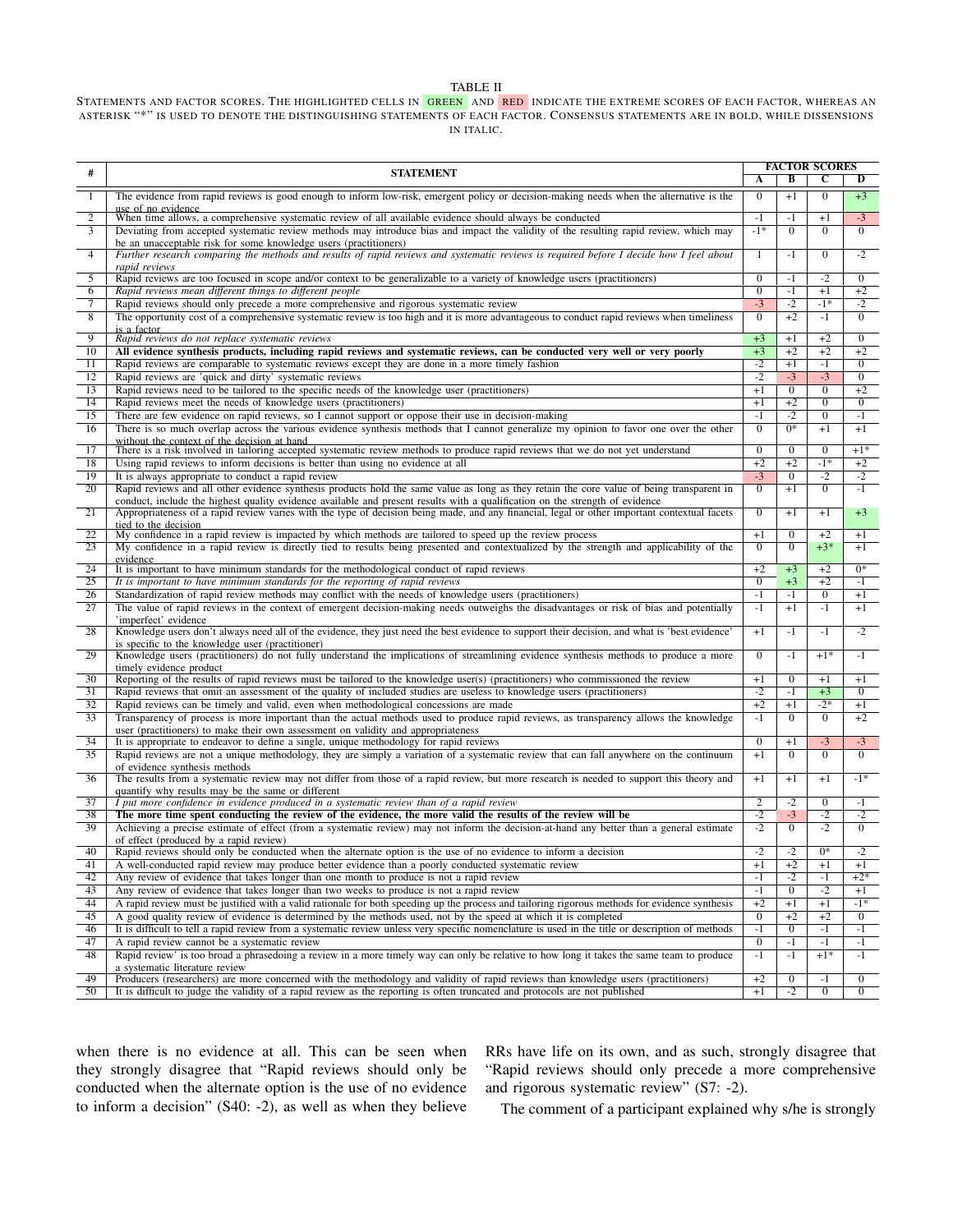against the idea that "Rapid reviews are 'quick and dirty' systematic reviews" (S12: -3) captured the essence of this viewpoint: *"Just because simple reviews can simplify a few steps from systematic reviews does not mean that the results produced have less quality or are wrong. Therefore, I also agree that RRs should have a minimum standardization to avoid such judgments."*

# FACTOR C: I'm picky; Rapid reviews might not deliver high quality evidence.

Researchers aligned with this viewpoint are very concerned about (1) the quality of primary studies included in RRs and (2) how the primary studies are reported. They also tend to avoid RRs in favor of SRs as much as possible, although they admit they could use RRs in very strict situations.

*Demographic Characteristics:* Six participants are loaded in this factor, which corresponds to 16% of all participants, and explains 10.77% of the total variance of this study. They are 33 years old on average, and just one do not hold a PhD degree. Only two have conducted a SR themselves, but all have read a SR before. Regarding RRs, two are aware of their existence.

*Viewpoint Attitudes and Perceptions:* It was strongly perceived that "Confidence in a rapid review is directly tied to results being presented and contextualized by the strength and applicability of the evidence"  $(S23: +3)$ . This statement is aligned with the perception that "Rapid reviews that omit an assessment of the quality of included studies are useless to knowledge users (practitioners)" (S31: +3). Concerns related to evidence quality can be understood if we look to the underlying belief of researchers with this viewpoint. It is considered that "Knowledge users (practitioners) do not fully understand the implications of streamlining evidence synthesis methods to produce a more timely evidence product" [S29: 0,- 1,+1\*,-1]. Participants loaded in this factor slightly agree with that statement, but this agreement is particularly interesting when compared to scores of other factors. It points out that participants aligned with the viewpoint of Factor C are the only ones that believe practitioners are not able to understand the implications of potentially low quality evidence.

Researchers with this viewpoint also put little faith in RRs validity. They strongly disregard the possibility that "Rapid reviews can be timely and valid, even when methodological concessions are made"  $[S32: +2, +1, -2, +1]$ , which again significantly distinguishes this viewpoint from the other factors. The strictness of this viewpoint on using RRs is perceived when looking at the factor scores of three distinguishing statements: "Rapid reviews should only be conducted when the alternate option is the use of no evidence to inform a decision" [S40: -2, -2,  $0^*$ , -2], "Using rapid reviews to inform decisions is better than using no evidence at all"  $[S18: +2, +2,$ -1\*, +2]. Despite the strong concern about RRs, a participant loaded on this factor commented that *"Rapid reviews can still be valuable in some contexts"* when asked why s/he ranked the statement "Rapid reviews are 'quick and dirty' systematic reviews" (S12) with a -3 score.

FACTOR D: I'm pragmatic; let's conduct rapid reviews when they are proper.

Researchers aligned with this viewpoint pragmatically focus on variety of contextual information to decide if RRs are the best fit to support decision-making. They also believe practitioners are able to understand the impacts of flexible research methods adopted by RRs. Still, they believe rigid standards in RRs could reduce their usefulness to practitioners.

*Demographic Characteristics:* Four participants are loaded in this factor, which corresponds to 10% of all participants, and explains 8.35% of the total variance of this study. They are 36 years old on average, and all of them hold a PhD degree. Two have conducted a SR themselves, but all have read a SR before. Regarding RRs, two are aware of their existence.

*Viewpoint Attitudes and Perceptions:* "Appropriateness of a rapid review varies with the type of decision being made, and any financial, legal or other important contextual facets tied to the decision" (S21: +3). Thus, for instance, "The evidence from rapid reviews is good enough to inform lowrisk, emergent policy or decision-making needs when the alternative is the use of no evidence"  $(S1 : +3)$ .

Researchers with this viewpoint think RRs should be practice-oriented; they strongly agree that "Rapid reviews need to be tailored to the specific needs of the knowledge user (practitioners)" (S13: +2). This practical orientation can also be captured by the following distinguishing statement, "Any review of evidence that takes longer than one month to produce is not a rapid review" [S42: -1, -2, -1, 2\*]. This viewpoint is the only one highlighting the importance of having evidence-based methods in compliance with the well-known time constraints practitioners are usually subject to.

Participants loaded in this factor also believe "Transparency of process is more important than the actual methods used to produce rapid reviews, as transparency allows the knowledge user (practitioners) to make their own assessment on validity and appropriateness" (S33: +2). This underlying belief on practitioners ability to do their own assessment about evidence produced with RRs might explain the faith on RRs that researchers with this viewpoint have. However, the faith on RRs does not blurry the researchers loaded in this factor, which corroborates their pragmatic position. This can be seen when they strongly disagree that "It is always appropriate to conduct a rapid review." (S19: -2).

Regarding standardization initiatives, those aligned to this viewpoint strongly disagree that "It is appropriate to endeavor to define a single, unique methodology for rapid reviews" (S34: -3). They also are the ones that scored the lowest in the following distinguishing statement "It is important to have minimum standards for the methodological conduct of rapid reviews."'[S24:  $+2$ ,  $+3$ ,  $+2$ ,  $0^*$ ]. This pragmatic viewpoint can be better understood with the following comment of a participant about why s/he scored -3 to S34: *"If the purpose of a rapid review is to offer insights to SE practitioners, the methodology will likely depend on the kind of practitioners. I guess the decision makings for safety-critical systems, embed-*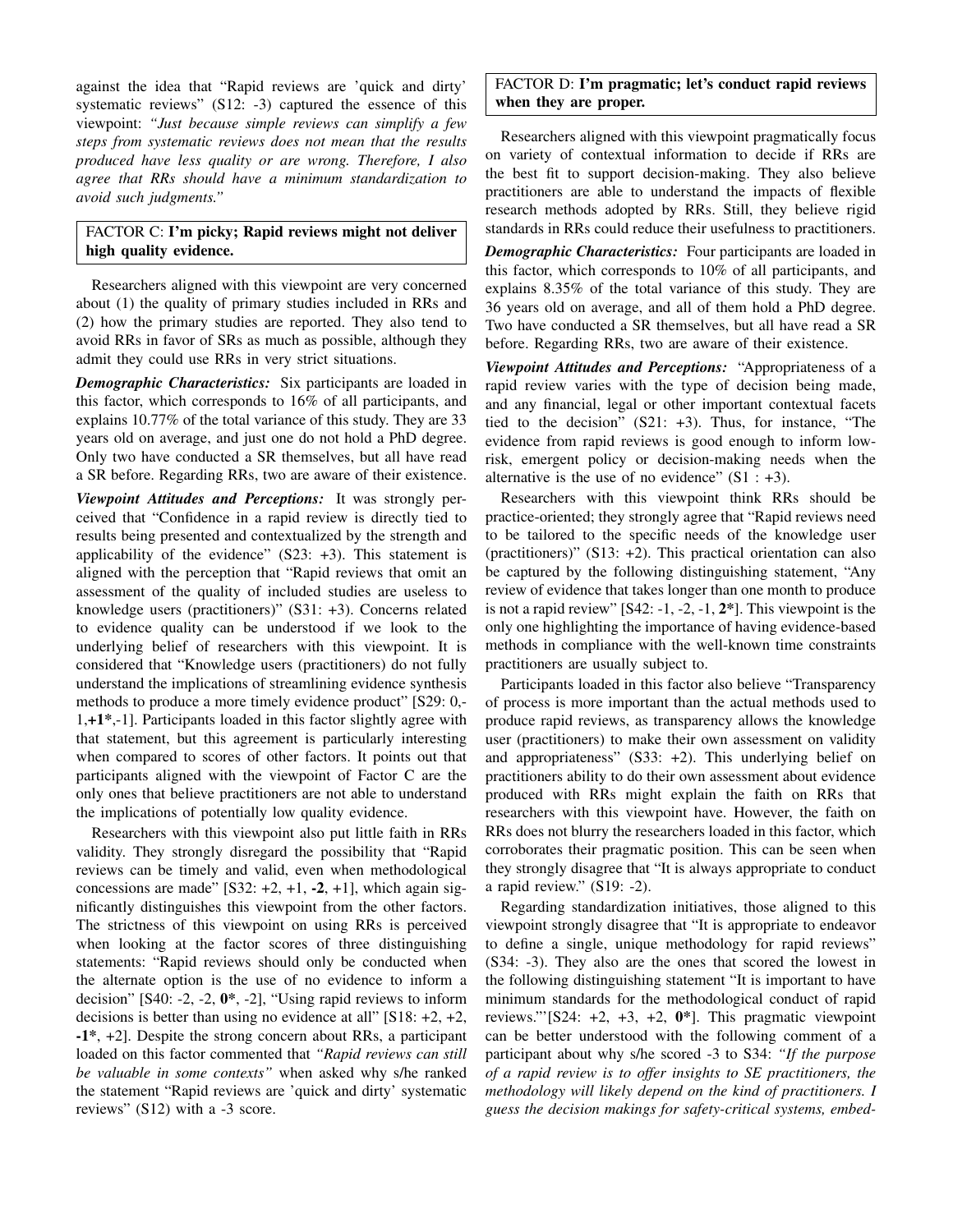*ded systems, distributed systems, etc. are different, depending on the kinds of requirements linked to the specific SE sub-field (requiring more or less confidence level, etc.), and one unique methodology is probably not suited for all of them. Plus, SE and research history shows that one unique approach to fit them all has never worked."*

#### *B. Consensuses and Dissensions Among Factors*

The Consensus Statements reveal the common ground among all the viewpoints [\[27\]](#page-10-30), [\[46\]](#page-11-2). As depicted in Table [II,](#page-6-0) participants equally agreed in S10, and equally disagreed in S38. These statements are indistinguishable across all factors. In particular, all viewpoints believe both RRs and SRs can be conducted very well or very poorly (S10), and time needed to conduct an evidence synthesis study is not related to its quality (S38).

In the opposite direction, participants disagreed when scoring five statements (S37, S25, S9, S6 and S4) making those statements distinguishing across all factors. Controversy among all viewpoints are observable when it is related to topics like: comparing the confidence on evidence produced by SRs and RRs (S37); the importance on defining standards to RRs (S25); if RRs are intended to replace systematic reviews (S9); the meaning of the term RRs (S6); and the need for evidence comparing SRs and RRs (S4). These are referred as Dissension Statements since they reveal controversy among all the viewpoints.

## V. DISCUSSION

#### *A. Overall Assessment*

Looking at the four factors, we can separate them in two main groups. Factors in the first group (Factors B and D) are more positive or pragmatic towards RRs. On the other hand, factors in the second group (Factors A and C) tend to be undecided or more negative towards RRs. Among many other indicatives, this can be particularly observed looking to one of the controversial statements: "I put more confidence in evidence produced in a systematic review than of a rapid review"[S37:  $+2$ ,  $-2$ , 0,  $-1$ ]. It is easy to see that Factors A and C are more confident with SRs, agreeing or being neutral with such statement. However, Factors B and D put more faith in RRs than the other factors since they are on the negative spectrum of agreement regarding that statement.

The proneness to embrace RRs seems to be related to how well researchers know about them. The factors in the first group, which participants are more positive towards RRs (Factors B and D), tend to be more aware of RRs. In factor B, for example, two out of four participants had heard about RRs before. On the opposite side, in the second group, where fewer participants heard about RRs (Factors A and C), the participants tend to be undecided or more negative towards RRs. In Factor A, for example, only one out of 12 participants have heard about RRs before. It might reveal that evaluate the effectiveness of RRs is crucial to convince researchers about RRs applicability. This is particularly supported when we examine one of the controversial statements: "Further research comparing the methods and results of rapid reviews and systematic reviews is required before I decide how I feel about rapid reviews"  $[S4: +1, -1, 0, -2]$ . While the factors less aware or negative about RRs (A and C) are on the positive or neutral spectrum, demanding more evidence, the factors more aware about RRs (B and D) are on the negative spectrum, disagreeing that more evidence is needed.

#### *B. Researchers' concerns related to Rapid Reviews*

Looking at each factor individually, it is possible to note the main concerns about RRs, although those concerns sometimes are not shared by all viewpoints. Knowing those concerns might be useful to address them, and in turn make RRs more appealing, not only to practitioners, but also to the research community.

*More evidence about RRs:* Researchers aligned with Factor A demand more evidence about RRs (S4: +1) but this is not particularly true for the ones aligned with Factor D (S4: -2). *Minimum standards to RRs:* Researchers more aligned with Factor B are more positive about RRs, but strongly believe that minimum standards to conduct  $(S24: +3)$  and report  $(S25:$ +3) RRs are fundamental. However, again this concern is somewhat controversial, since researchers aligned with Factor D believe that by defining rigid standards to RRs it would make them hard to adapt to the dynamic environment of software practice.

*Quality assessment of studies included in RRs:* Researchers aligned to Factor C put little faith on practitioners capacity to assess evidence quality produced with RRs, as well as believe that RRs that skip the quality assessment of primary studies are useless  $(S31: +3)$ .

*Transparency with RRs results:* Researchers aligned with Factor D highlighted the importance of transparency when reporting RRs results so the practitioners can assess the applicability of RRs in their own context.

## *C. Viewpoints on Rapid Reviews in Software Engineering compared to Medicine*

By comparing the results of this study with the one conducted in medicine [\[27\]](#page-10-30), it is possible to see some commonalities and distinctions. Both identified a pragmatic viewpoint, as well as a more positive and a more negative ones. In this study however, we have one additional factor, the undecideds. We believe this additional factor emerges because RRs is now well known in medicine, while in SE there is just one study [\[13\]](#page-10-8) reporting such approach.

#### VI. RELATED WORK

Recent studies suggested that the gap between research and practice in SE seems to be more due to the way we conduct research, rather than the topics we investigate [\[6\]](#page-10-37), [\[16\]](#page-10-38), [\[32\]](#page-10-39). To illustrate, Lo and colleagues [\[32\]](#page-10-39) summarized 571 papers from five years of ICSE and ESEC/FSE conferences and asked 512 Microsoft software engineers to rate the studies according to their relevance. 71% considered the studies as essential or worthwhile. Carver and colleagues conducted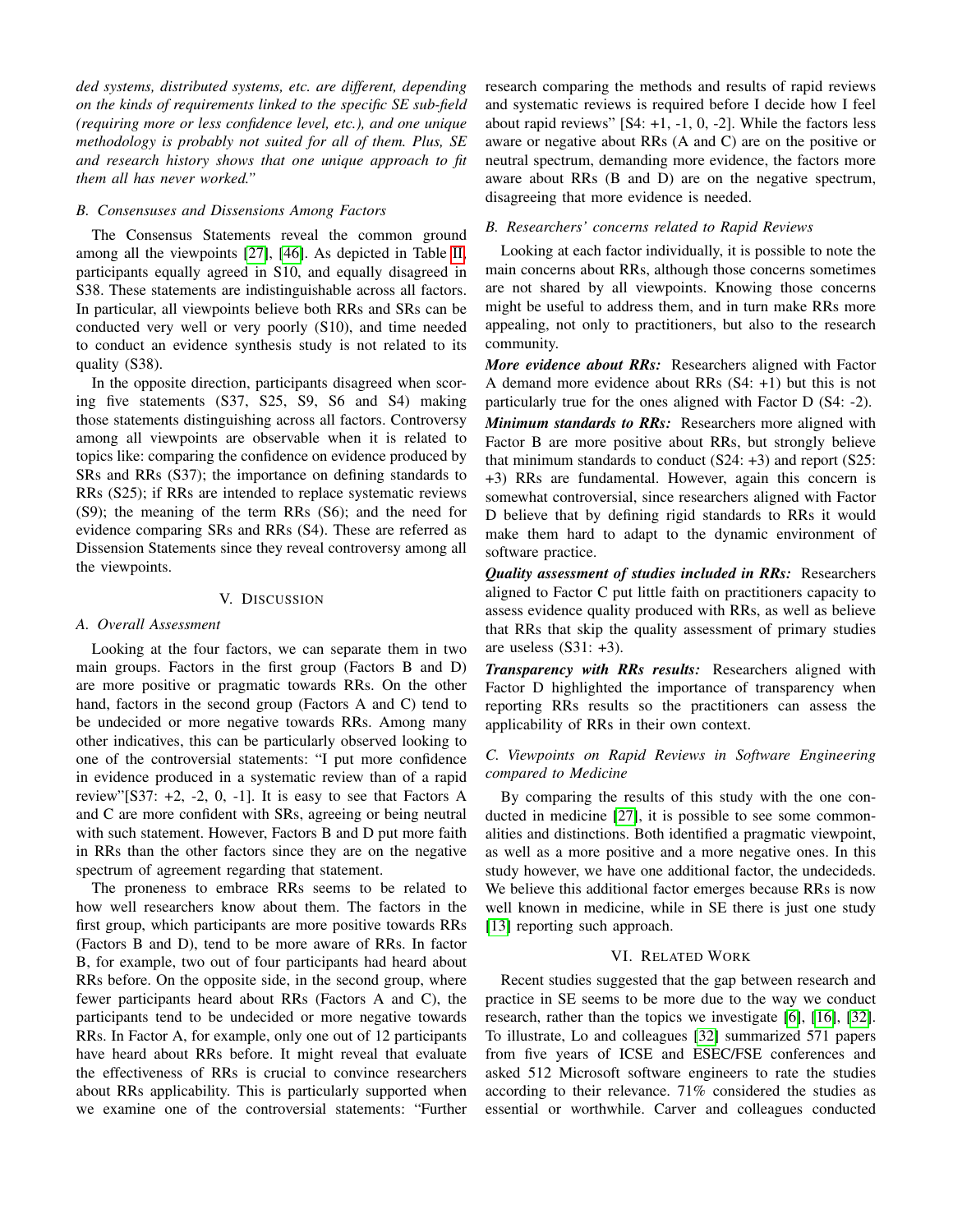an analogous study, but focusing on the ESEM community. Similar results were found: 67% of all ratings were essential or worthwhile [\[16\]](#page-10-38). This shows that we, the SE research community, are producing relevant empirical evidence, but we have to find a way to introduce the studies and results in a way that fits practitioners constraints. RRs have shown to be on of the viable solutions [\[13\]](#page-10-8). On a different direction, Badampudi and Wohlin have recently proposed a framework to translate knowledge produced through scientific methods but targeting practitioners [\[3\]](#page-10-40). Badampudi's work is complementary to RRs since it focuses on translating existent knowledge to practitioners context, while RRs are focused on creating knowledge to be transferred.

Regarding RRs, to the best of our knowledge, there is only the work of Cartaxo et al. [\[13\]](#page-10-8) approaching the applicability of RRs in SE practice. In this study, a RR was conducted together with practitioners aiming to identify evidence that may support practitioners to mitigate a problem related to low customer collaboration. Practitioners mentioned that by conducting the RR they learned new concepts, improved their comprehension about the problem, and increased their own confidence. Still, they found that RRs offer content that is more reliable than the ones they use to consume to make decisions, and also that the RR process is problem-oriented and applicable to SE practice.

Finally, only one software engineering study employed Q-Methodology so far [\[44\]](#page-10-41), which aimed to understand the viewpoints of human values in software engineering. However, besides medicine, other research fields such as agriculture [\[19\]](#page-10-42), ecology [\[2\]](#page-10-32), etc, are taking advantage of this research method.

#### VII. LIMITATIONS AND THREATS TO VALIDITY

Probably, the main limitation of this study is that fact that we could not apply a full strategic sampling. This would be the ideal situation because we could deliberatly select some researchers we know have a specific point of view about RRs. We have to resort to a quasi-ramdon sample, otherwise there will be not enough participants. On the other side, some of the most well-known voices of EBSE have participated on this research, which enables us to capture their relevant, and sometimes opposing viewpoints, about RRs. Stil, we cannot strongly support that claim, because to do so, we would need to reveal participants names, hurting their confidentiality. And also due to the presence of participants selected by chance (altough from a set of researchers that published on the most proeminent SE conferences). Thus, we would like to keep highlighting this threat to validity.

Following we list some characteristics of this study that may look threats to validity at first sight for ones not used to Q-Methoodlogy, but indeed are not.

Moreover, in this work we asked the participants to rank their perception regarding RRs. However, 54% of the participants have never heard about RRs. This may look a threat to validity, but we believe it is not. We provided them a short summary of what is RR and we also could observe that the majority (~92%) have read SRs before. Thus, those participants who are familiar with SRs but have nerver heard about RRs are interesting data points. With them we can capture positive, negative or neutral inclination about RRs regardless participants familiarity with RRs (i.e. prejudices), but safeguarding that they are at least familiar with SRs.

Also, one might consider the number of participants (P-SET) small, in particular, when comparing to survey studies. However, our P-SET is more than three times larger than the one of the medicine study [\[27\]](#page-10-30). It is also near the range considered as ideal in a Q-Methodology study: between 40 and 60 participants [\[43\]](#page-10-29). And as mentioned before, this study aim at discovering what are the diverse viewpoints about RRs in SE (achievable with Q-Methodology), in opposition to having a sample allegedly representing the proportion of those viewpoints in the SE community population (achievable with surveys with large and representative samples).

Yet, one might argue that quasi-normal distribution is not appropriated to translate the participants perceptions regarding the statements asked (e.g., one participant could have a more overall negative perception regarding the use of RRs), therefore, this participant's perception (i.e., the Q-SORT), would more likely follow a negative skewed curve. Although we concur, we believe the mitigation plan here is to have a comprehensive set of statements that cover a wide range of perceptions. Therefore, it could be hardly the case of participants do not agreeing, or agreeing to every statement since many of them are nearly the opposite.

#### VIII. CONCLUSIONS

In this paper we have investigated the SE researchers perceptions and attitudes on RRs. Despite the fact that RRs target practitioners, understanding researchers perceptions is also important since they actively participate on the entire process. Applying a Q-Methodology approach, we revealed four main viewpoints constituting a typology. One is unconvinced and demands more evidence. Another is enthusiastic but believes that establishing minimum standards is important. Other is picky and highlights the importance of quality of evidence. The last one is **pragmatic** and thinks in terms of applying RRs when the situation is favorable. Despite the differences, we also identified some consensus. For instance, all viewpoints agree that both RRs and traditional SRs can be conducted very well or very poorly. With this typology in mind, one can better understand what are the main concerns of researchers and promote better understanding about RRs. As consequence, we can pave a road better connecting SE research with practice and make SE research community more impacful and relevant.

*Acknowledgments.* We thank the reviewers for their helpful comments and the participants to their willingness to collaborate in this research. This work is partially supported by INES (National Institute of Software Engineering), CNPq (National Council for Scientific and Technological Development of the Brazilian government) grants #465614/2014-0, #406308/2016- 0, #304499/2016-1, #427787/2018-1, and FACEPE (The Foundation for Science and Technology of Pernambuco State) grants APQ-0399-1.03/17 and PRONEX APQ/0388-1.03/14.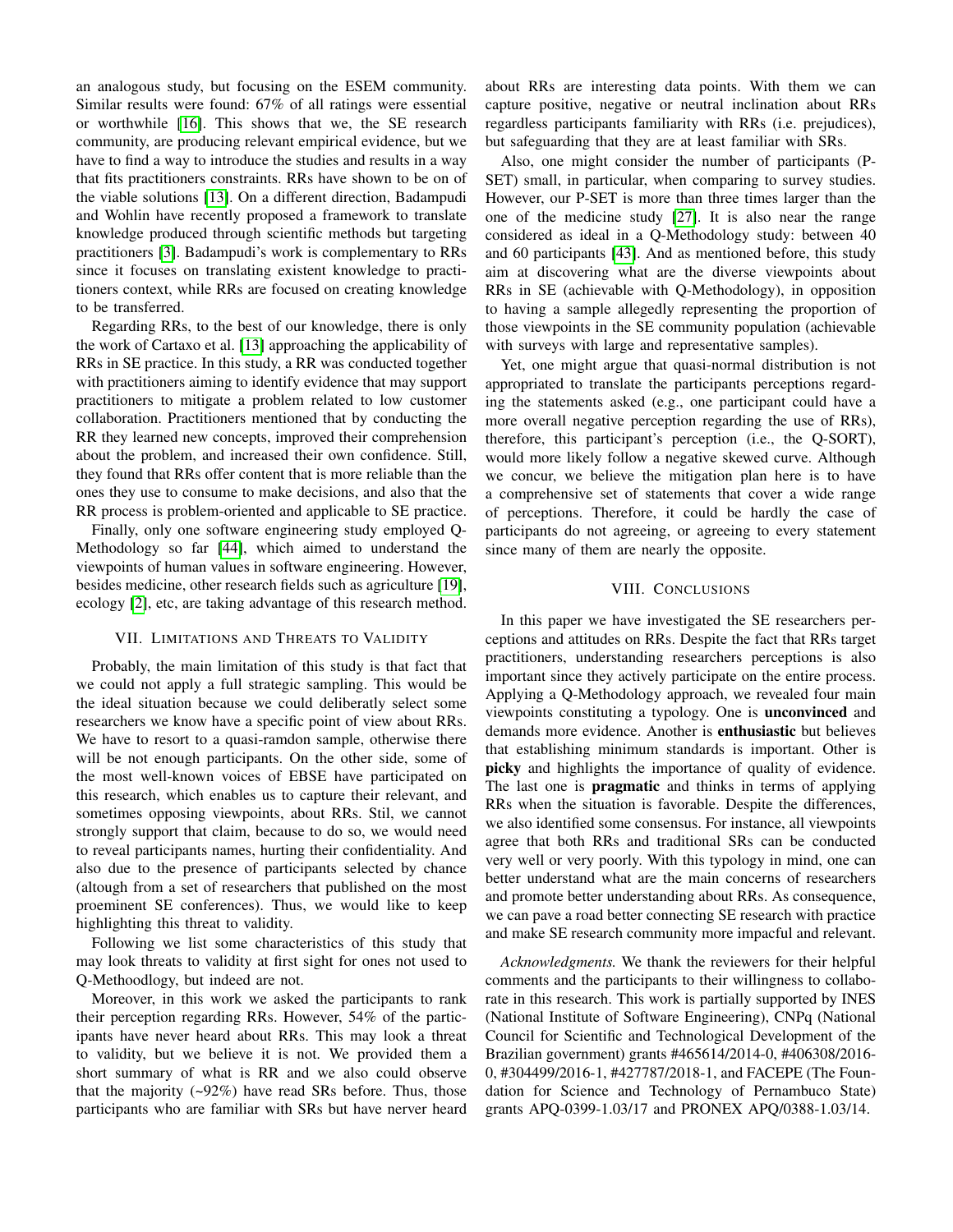#### **REFERENCES**

- <span id="page-10-34"></span>[1] H. Abdi. Factor rotations in factor analyses. *Encyclopedia for Research Methods for the Social Sciences. Sage: Thousand Oaks, CA*, pages 792– 795, 2003.
- <span id="page-10-32"></span>[2] C. Armatas, T. Venn, and A. Watson. Understanding social–ecological vulnerability with q-methodology: a case study of water-based ecosystem services in wyoming, usa. *Sustainability Science*, 12(1):105–121, 2017.
- <span id="page-10-40"></span>[3] D. Badampudi, C. Wohlin, and T. Gorschek. Contextualizing research evidence through knowledge translation in software engineering. In *Proceedings of the Evaluation and Assessment on Software Engineering*, EASE '19, pages 306–311, New York, NY, USA, 2019. ACM.
- <span id="page-10-36"></span>[4] R. Baker, J. Wildman, H. Mason, and C. Donaldson. Q-ing for healtha new approach to eliciting the public's views on health care resource allocation. *Health economics*, 23(3):283–297, 2014.
- <span id="page-10-21"></span>[5] J. Batten. Comment on editorial literature reviews as a research strategy. *Journal of School Nursing*, 2012.
- <span id="page-10-37"></span>[6] A. Begel and T. Zimmermann. Analyze this! 145 questions for data scientists in software engineering. In *36th International Conference on Software Engineering, ICSE '14, Hyderabad, India - May 31 - June 07, 2014*, pages 12–13, 2014.
- <span id="page-10-9"></span>[7] L. Best, A. Stevens, and D. ColinJones. Rapid and responsive health technology assessment: The development and evaluation process in the south and west region of england. *Journal of Clinical Effectiveness*, 1997.
- <span id="page-10-4"></span>[8] A. Borges, W. Ferreira, E. Barreiros, A. Almeida, L. Fonseca, E. Teixeira, D. Silva, A. Alencar, and S. Soares. Support mechanisms to conduct empirical studies in software engineering. In *Proceedings of the 8th ACM/IEEE International Symposium on Empirical Software Engineering and Measurement*, ESEM '14, pages 50:1–50:4, New York, NY, USA, 2014. ACM.
- <span id="page-10-5"></span>[9] A. Borges, W. Ferreira, E. Barreiros, A. Almeida, L. Fonseca, E. Teixeira, D. Silva, A. Alencar, and S. Soares. Support mechanisms to conduct empirical studies in software engineering: A systematic mapping study. In *Proceedings of the 19th International Conference on Evaluation and Assessment in Software Engineering*, EASE '15, pages 22:1–22:14, 2015.
- <span id="page-10-26"></span>[10] S. R. Brown. *Political subjectivity: Applications of Q methodology in political science*. Yale University Press, 1980.
- <span id="page-10-27"></span>[11] S. R. Brown. A primer on q methodology. *Operant subjectivity*, 16(3/4):91–138, 1993.
- <span id="page-10-0"></span>[12] D. Budgen, S. M. Charters, M. Turner, P. Brereton, B. A. Kitchenham, and S. G. Linkman. Investigating the applicability of the evidence-based paradigm to software engineering. In *Proceedings of the 2006 international workshop on Workshop on interdisciplinary software engineering research, WISER 2006, Shanghai, China, May 20, 2006*, pages 7–14, 2006.
- <span id="page-10-8"></span>[13] B. Cartaxo, G. Pinto, and S. Soares. The role of rapid reviews in supporting decision-making in software engineering practice. In *Proceedings of the 22Nd International Conference on Evaluation and Assessment in Software Engineering 2018*, EASE'18, pages 24–34, New York, NY, USA, 2018. ACM.
- <span id="page-10-25"></span>[14] B. Cartaxo, G. Pinto, and S. Soares. Towards a model to transfer knowledge from software engineering research to practice. *Information & Software Technology*, 97:80–82, 2018.
- <span id="page-10-17"></span>[15] B. Cartaxo, G. Pinto, E. Vieira, and S. Soares. Evidence briefings: Towards a medium to transfer knowledge from systematic reviews to practitioners. Proceedings of the 10th ACM/IEEE International Symposium on Empirical Software Engineering and Measurement, 2016.
- <span id="page-10-38"></span>[16] J. C. Carver, O. Dieste, N. A. Kraft, D. Lo, and T. Zimmermann. How practitioners perceive the relevance of esem research. In *Proceedings of the 10th ACM/IEEE International Symposium on Empirical Software Engineering and Measurement*, ESEM '16, pages 56:1–56:10, 2016.
- <span id="page-10-13"></span>[17] D. S. Cruzes and T. Dyb. Research synthesis in software engineering: A tertiary study. *Information and Software Technology*, 53(5):440 – 455, 2011. Special Section on Best Papers from {XP2010}.
- <span id="page-10-6"></span>[18] F. Q. da Silva, A. L. Santos, S. Soares, A. C. C. Frana, C. V. Monteiro, and F. F. Maciel. Six years of systematic literature reviews in software engineering: An updated tertiary study. *Information and Software Technology*, 53(9):899 – 913, 2011. Studying work practices in Global Software Engineering.
- <span id="page-10-42"></span>[19] B. Davies and I. Hodge. Exploring environmental perspectives in lowland agriculture: Aq methodology study in east anglia, uk. *Ecological economics*, 61(2-3):323–333, 2007.
- <span id="page-10-14"></span>[20] T. Dyba, T. Dingsoyr, and G. K. Hanssen. Applying systematic reviews to diverse study types: An experience report. In *Empirical Software Engineering and Measurement, 2007. ESEM 2007. First International Symposium on*, pages 225–234. IEEE, 2007.
- <span id="page-10-1"></span>[21] T. Dybå, B. A. Kitchenham, and M. Jørgensen. Evidence-based software engineering for practitioners. *IEEE Software*, 22(1):58–65, 2005.
- <span id="page-10-28"></span>[22] J. M. Good. Introduction to william stephenson's quest for a science of subjectivity. *Psychoanalysis and history*, 12(2):211–243, 2010.
- <span id="page-10-20"></span>[23] D. Hailey. A preliminary survey on the influence of rapid health technology assessments. *International journal of technology assessment in health care*, 2009.
- <span id="page-10-22"></span>[24] D. Hailey, P. Corabian, and W. Schneider. The use and impact of rapid health technology assessments. *International journal of technology assessment in health care*, 2000.
- <span id="page-10-33"></span>[25] J. F. Hair, W. C. Black, B. J. Babin, and R. E. Anderson. Multivariate data analysis: Pearson new international edition, always learning, 2014.
- <span id="page-10-15"></span>[26] E. Hassler et al. Outcomes of a community workshop to identify and rank barriers to the systematic literature review process. EASE, 2014.
- <span id="page-10-30"></span>[27] S. E. Kelly, D. Moher, and T. J. Clifford. Expediting evidence synthesis for healthcare decision-making: exploring attitudes and perceptions towards rapid reviews using q methodology. *PeerJ*, 4:e2522, 2016.
- <span id="page-10-2"></span>[28] B. A. Kitchenham. Evidence-based software engineering and systematic literature reviews. In *Product-Focused Software Process Improvement, 7th International Conference, PROFES 2006, Amsterdam, The Netherlands, June 12-14, 2006, Proceedings*, page 3, 2006.
- [29] B. A. Kitchenham, D. Budgen, P. Brereton, and S. G. Linkman. Realising evidence-based software engineering. *ACM SIGSOFT Software Engineering Notes*, 30(4):1–3, 2005.
- <span id="page-10-3"></span>[30] B. A. Kitchenham, T. Dyba, and M. Jorgensen. Evidence-based software engineering. In *Proceedings of the 26th International Conference on Software Engineering*, ICSE '04, pages 273–281, Washington, DC, USA, 2004. IEEE Computer Society.
- <span id="page-10-23"></span>[31] M. A. Lawani et al. Five shared decision-making tools in 5 months: use of rapid reviews to develop decision boxes for seniors living with dementia and their caregivers. *Systematic reviews*, 2017.
- <span id="page-10-39"></span>[32] D. Lo, N. Nagappan, and T. Zimmermann. How practitioners perceive the relevance of software engineering research. In *Proceedings of the 2015 10th Joint Meeting on Foundations of Software Engineering*, ESEC/FSE 2015, pages 415–425, 2015.
- <span id="page-10-19"></span>[33] M. McGregor and J. M. Brophy. End-user involvement in health technology assessment (hta) development: a way to increase impact. *International Journal of Technology Assessment in Health Care*, 2005.
- <span id="page-10-18"></span>[34] D. Moher, L. Stewart, and P. Shekelle. All in the family: systematic reviews, rapid reviews, scoping reviews, realist reviews, and more. *Systematic Reviews*, 2015.
- <span id="page-10-35"></span>[35] S. A. Mulaik. *Foundations of factor analysis*. Chapman and Hall/CRC, 2009.
- <span id="page-10-16"></span>[36] M. Niazi. Do systematic literature reviews outperform informal literature reviews in the software engineering domain? an initial case study. *Arabian Journal for Science and Engineering*, 40(3):845–855, 2015.
- <span id="page-10-31"></span>[37] J. B. Paige and K. H. Morin. Q-sample construction: A critical step for a q-methodological study. *Western journal of nursing research*, 38(1):96– 110, 2016.
- <span id="page-10-12"></span>[38] E. Rogers. *Diffusion of Innovations, 5th Edition*. Free Press, 2003.
- <span id="page-10-7"></span>[39] R. E. S. Santos and F. Q. B. d. Silva. Motivation to perform systematic reviews and their impact on software engineering practice. In *2013 ACM / IEEE International Symposium on Empirical Software Engineering and Measurement*, pages 292–295, 2013.
- <span id="page-10-24"></span>[40] S. Taylor-Phillips, J. Geppert, C. Stinton, K. Freeman, S. Johnson, H. Fraser, P. Sutcliffe, and A. Clarke. Comparison of a full systematic review versus rapid review approaches to assess a newborn screening test for tyrosinemia type 1. *Research Synthesis Methods*, 2017.
- <span id="page-10-10"></span>[41] A. Tricco, E. V. Langlois, and S. E. Straus. Rapid reviews to strengthen health policy and systems: a practical guide. *World Health Organization. http://apps. who. int/iris/bitstream/10665/258698/1/9789241512763 eng. pdf*, 2017.
- <span id="page-10-11"></span>[42] A. C. Tricco, J. Antony, W. Zarin, L. Strifler, M. Ghassemi, J. Ivory, L. Perrier, B. Hutton, D. Moher, and S. E. Straus. A scoping review of rapid review methods. *BMC Medicine*, 2015.
- <span id="page-10-29"></span>[43] S. Watts and P. Stenner. Doing q methodology: theory, method and interpretation. *Qualitative research in psychology*, 2(1):67–91, 2005.
- <span id="page-10-41"></span>[44] E. Winter, S. Forshaw, and M. A. Ferrario. Measuring human values in software engineering. In *Proceedings of the 12th ACM/IEEE International Symposium on Empirical Software Engineering and Measurement*, ESEM '18, pages 48:1–48:4, 2018.